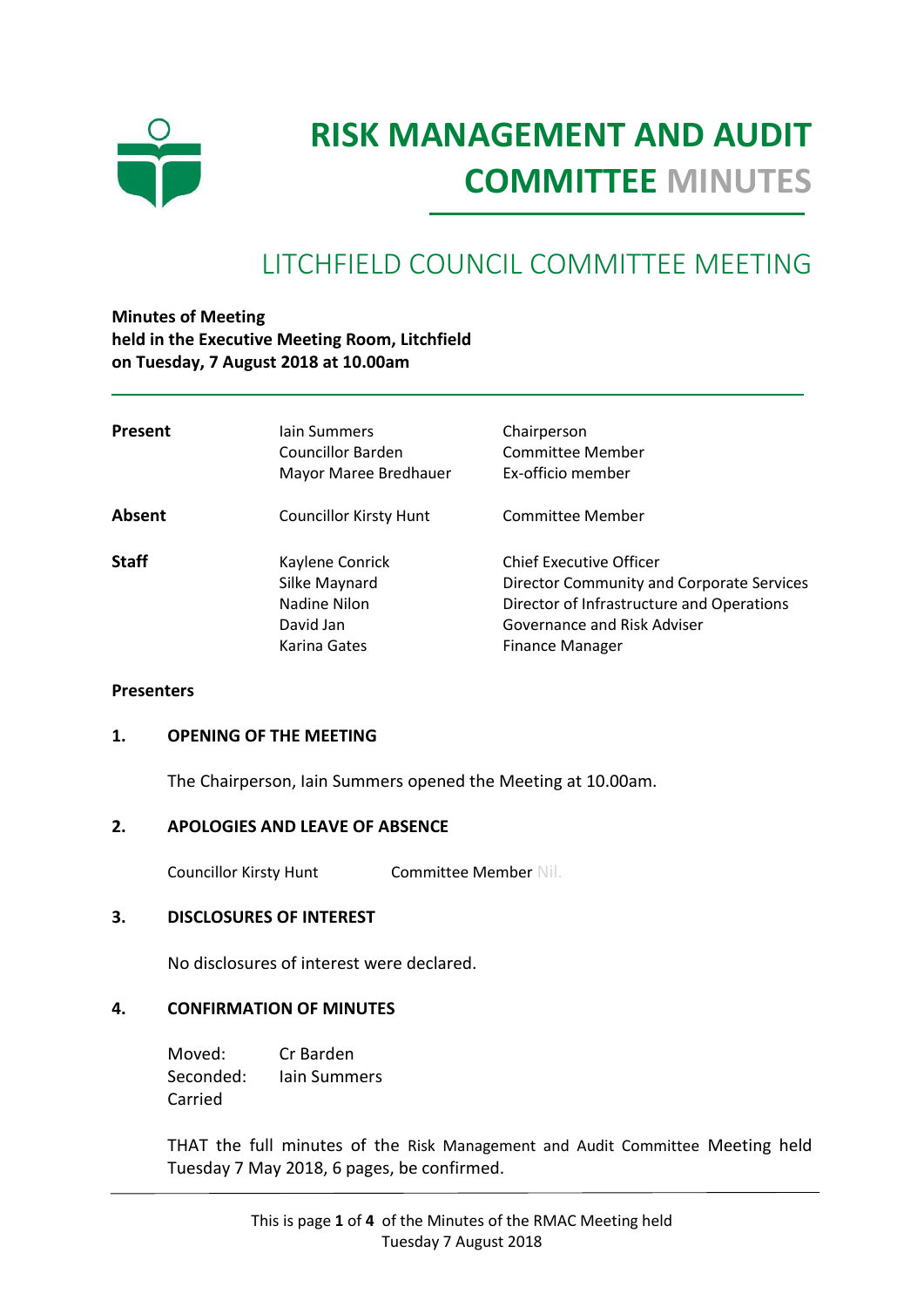# **5. BUSINESS ARISING FROM THE MINUTES**

Director of Infrastructure and Operations reported that work had commenced on the actions resulting from the internal audit of the work permit process.

RMAC discussed the connection between the updated internal audit plan presented and the risk register.

Moved: Cr Barden Seconded: Iain Summers Carried

THAT Council receives, notes and accepts the Action Sheet.

## **6. PRESENTATIONS**

Nil.

#### **7. ACCEPTING OR DECLINING LATE ITEMS**

Nil.

#### **8. OFFICERS REPORTS**

#### **8.1 Presentation of the Risk Register and Controls**

The RMAC discussed the movement in control ratings and the story lines presented in the dashboard comments.

Moved: Cr Barden Seconded: Iain Summers

THAT the RMAC:

- 1. Notes the full risk register including the updated dashboard report now includes status comments and the control owners;
- 2. Notes the completed treatment items to be moved into the key controls of the respective risk profiles where applicable;
- 3. Notes the overdue items;
- 4. Request that amended due dates be included into the dashboard comments for the 1st RMAC meeting of 2019;
- 5. Request that the full updated register be tabled at the  $1<sup>st</sup>$  RMAC meeting of 2019; and
- 6. Notes that there are no matters requiring referral to Council.

# **8.2 Procurement Continuous Improvement Update**

Moved: Cr Barden Seconded: Iain Summers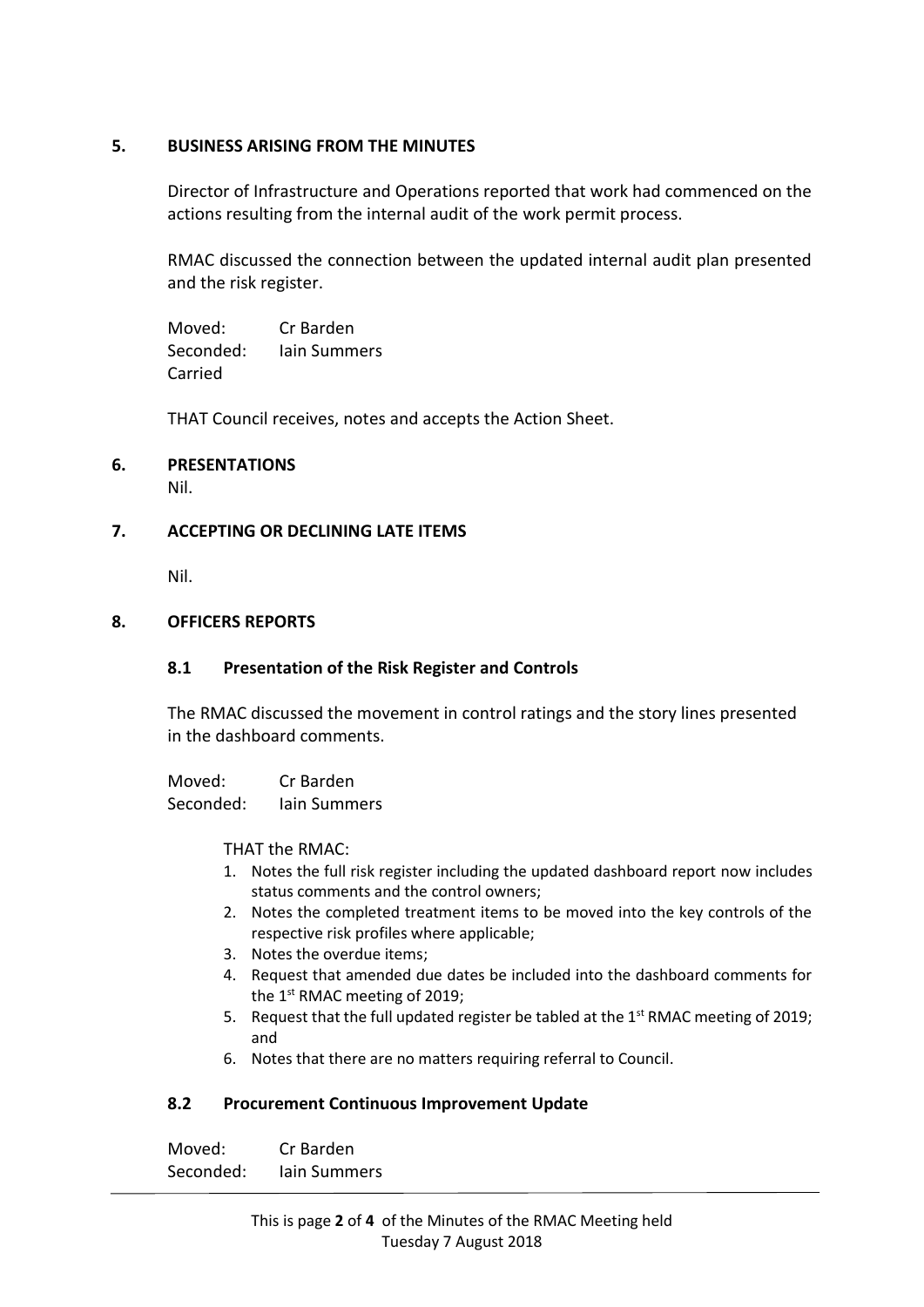THAT the RMAC:

- 1. Receives the update report on the continuous improvement roadmap and notes the progress made to date;
- 2. Requests a further update on the procurement manual at its next meeting on 2 October 2018; and
- 3. Requests commentary with reference to the 12-month maturity road map showing the time horizons at the next meeting in October.

#### **8.3 Interim External Audit Observations with Management Responses**

A meeting with the external auditors will be scheduled for the next RMAC meeting in October

Moved: Cr Barden Seconded: Iain Summers

THAT the RMAC

- 1. Receive and notes the 2018 Interim Audit Observations including Council's response as attached to this report;
- 2. Notes that management has responded appropriately to the external auditor comments; and
- 3. Notes that there are no matters to refer to Council.

#### **9. OTHER BUSINESS**

Nil.

#### **10. CONFIDENTIAL ITEMS**

Moved: Cr Barden Seconded: Iain Summers

THAT pursuant to Section 65 (2) of the Local Government Act and Regulation 8 of the Local Government (Administration) regulations the meeting be closed to the public to consider the following Confidential Items:

## **10.1 NTG Department of Housing and Community Development, Local Government Compliance Audit**

*8(a) information about the employment of a particular individual as a member of the staff or possible member of the staff of the council that could, if publicly disclosed, cause prejudice to the individual;*

The meeting was closed to the public at 11.37am.

#### **11. CLOSE OF MEETING**